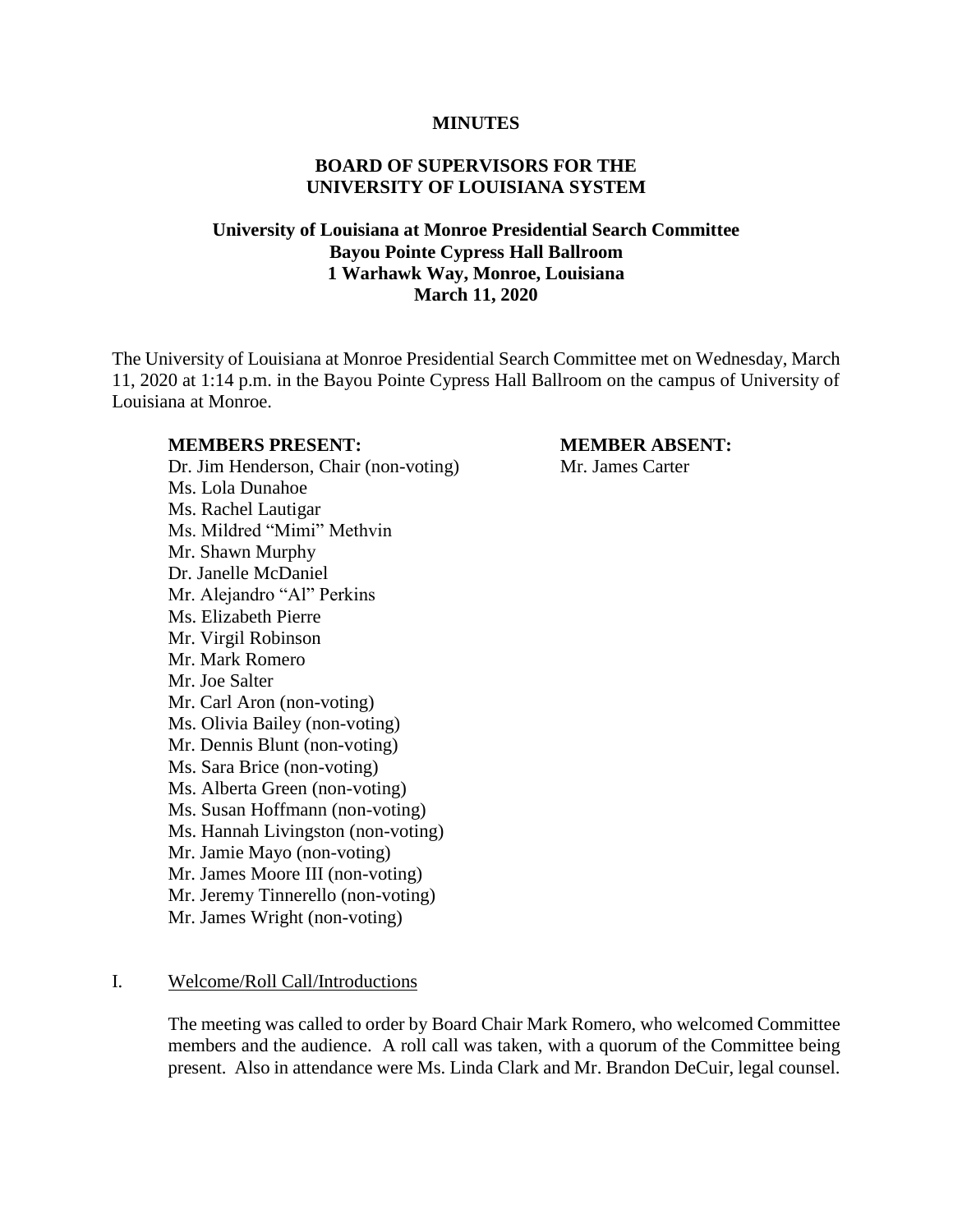Minutes University of Louisiana at Monroe Presidential Search Committee March 11, 2020 Page 2

> Mr. Romero reported that the Search Committee is comprised of 11 voting (10 Board members and one representative of the ULM faculty) and 11 non-voting members (constituents of the ULM community). He also indicated that Dr. Henderson as System President is the non-voting Chair. Mr. Romero asked that each member introduce himself to the Committee and the audience.

## II. Charge to the Committee

Search Committee Chair Henderson directed attention to the Charge to the Committee located in their binders. He said that, if approved, the Charge includes:

- Recommending at least two names to the Board, who ultimately selects the President
- Defining a procedure and timeline
- Visiting the campus to obtain public input
- Screening applicants and checking references
- Interviewing qualified candidates (semifinalist interviews on ULM campus)

*Upon motion of Mr. Murphy, seconded by Ms. Pierre, the Committee voted unanimously to accept the Charge to the Committee.* 

# III. Discussion of Search Process and Tentative Timeline

Dr. Henderson listed the elements of the search process, including:

- Selecting a Search Committee
- Soliciting feedback from the campus
- Developing and publishing an advertisement for the vacancy
- Screening, selecting applicants for interview, and interviewing them on ULM campus
- Recommending at least two names to the Board for consideration

In addition, Chair Henderson described the Tentative Timeline as distributed. As amended, it includes:

- After publication of advertising, waiting for submission of applicant materials
- Meeting in Baton Rouge to select candidates for interview (April 22)
- Returning to the campus to interview semifinalists (Week of April 27)
- Meeting of Board of Supervisors for the University of Louisiana System for a May 18 Special Board meeting to select President

Dr. Henderson said that, as each search is unique, this schedule may require revisions.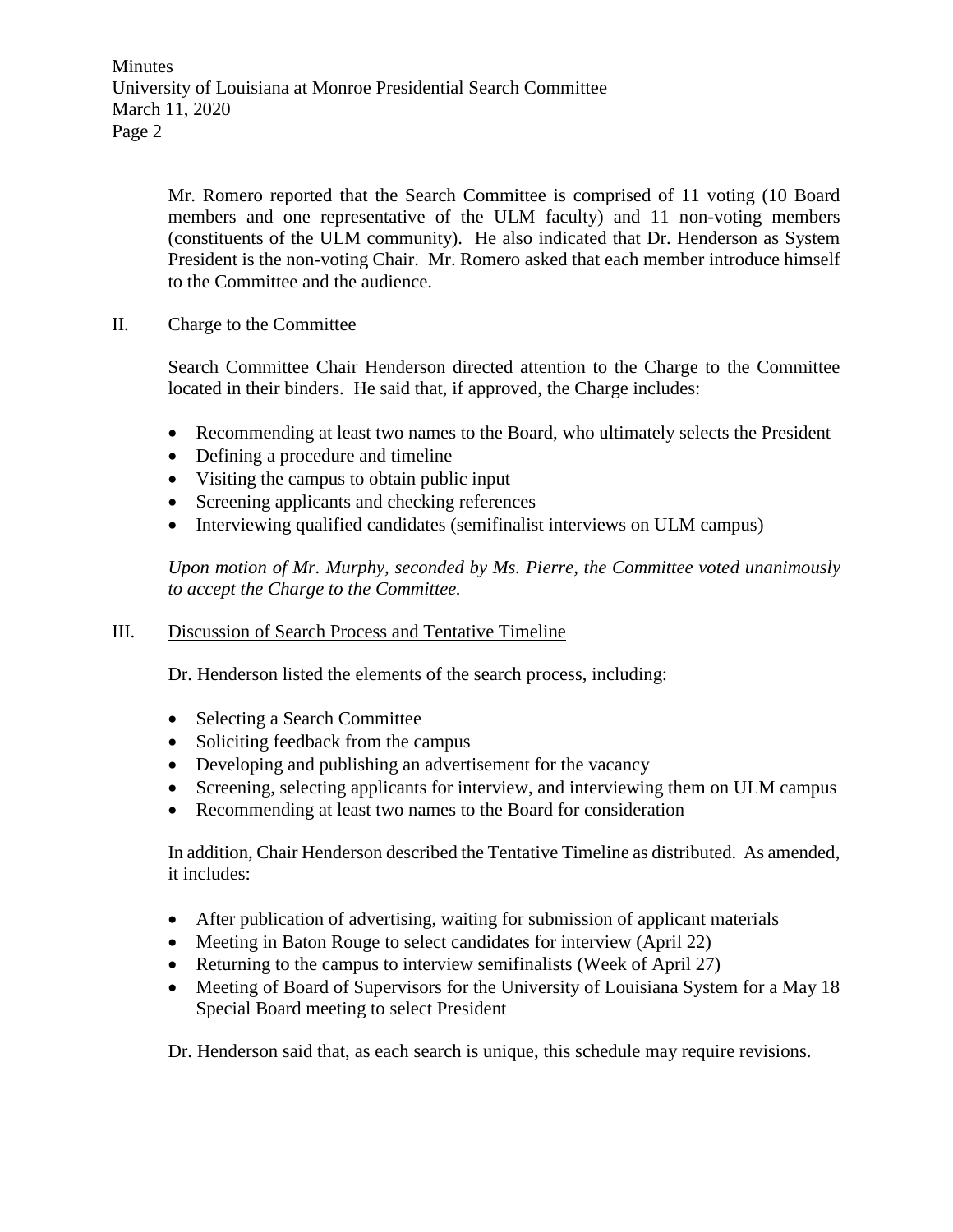*Upon motion of Ms. Pierre, seconded by Ms. Lautigar, the Committee voted unanimously to accept the Search Process and the Tentative Search Timeline as amended.*

#### IV. Discussion of Advertisement

Dr. Henderson stated that the next topic for discussion was the Advertisement. He indicated that, if approved, it would be placed on the System website on March 12 as well as the following websites: *Inside Higher Ed*, *Diverse Issues in Higher Education*, *Women in Higher Education*, *The Journal of Blacks in Higher Education*, and *The Chronicle of Higher Education*. He also noted that the preferred date to receive completed applications is April 10.

*Upon motion of Ms. Dunahoe, seconded by Mr. Robinson, the Committee unanimously voted to approve the Advertisement.* 

## V. University of Louisiana at Monroe Overview

Chair Henderson introduced Ms. Erica Calais, System Vice President for Student Affairs and Governance, to give a brief overview of ULM. Ms. Calais described the University's history and demographics and reported on the excellent majors and programs, notably the Pharmacy program.

- - - - - - - - - - - - - - - - - - -

Before the Public Input portion of the meeting began, Dr. Henderson acknowledged two members of the audience: former Louisiana Senator Michael Walsworth and former Louisiana Representative Chris Broadwater, who is currently Interim Chancellor of Delta Community College. Dr. Henderson thanked them for their years or service and dedication to education.

#### VI. Public Input

Dr. Henderson indicated that members of the audience—students, faculty, staff, alumni, members of the business community—were invited to provide their thoughts and insight into desired qualities and potential challenges for the next President. He also said that comments will be accepted via the website at any time during the search process.

Ms. Calais gave a framework for the public input portion. She said she would call upon those who had submitted public comment cards and each person would be allotted two minutes for comment.